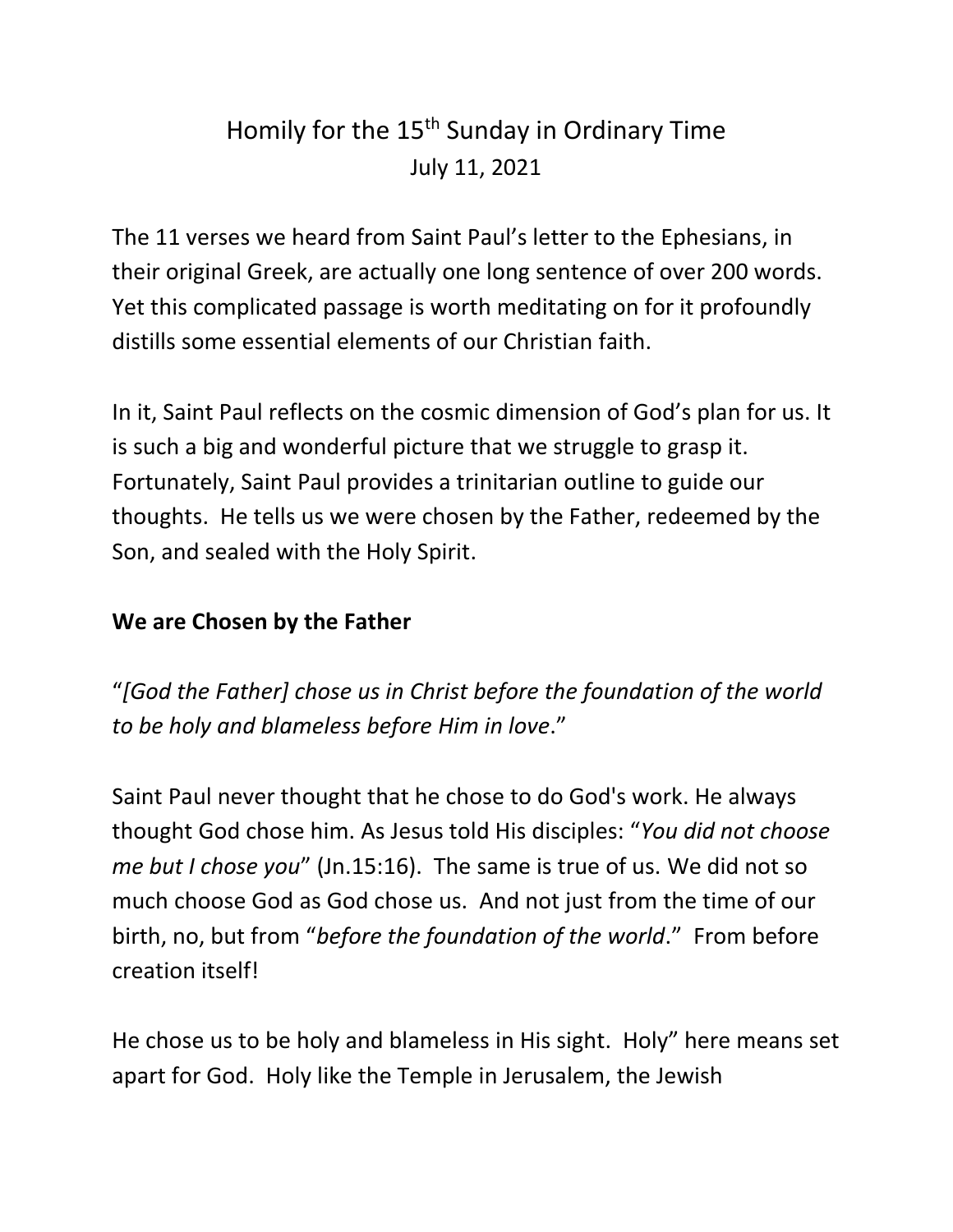priesthood, and the Sabbath. And to be blameless. The Greek word translated as "blameless" (*amomos*) is a sacrificial word. Under Jewish law an animal was only fit to be offered to God if it was without blemish (*amomos*).

God wants us to take every part of our lives – our work, family, friendships, pleasures and recreations – and keep them without blemish so that they can be fittingly offered to Him. We are to be a priestly people, taking all the things in our lives and in the world and offering them back to their Creator in praise and thanksgiving.

"*He destined us for adoption as His children through Jesus Christ, according to the good pleasure of His will*."

God predestined us to be His adopted children. The reason for being baptized and confirmed is because God chose you to be a part of His family through His Son. And that life of Christ is given to you in the sacraments.

## **We are Redeemed by the Son**

If God makes a plan and a promise, He keeps it. And God's plan for our salvation was carried out by His Son. "*In Him we have redemption through His blood, the forgiveness of our trespasses*."

The good news is that God's plan of salvation never relied on us but on Christ. "*In Him we have redemption*." Redemption here has the connotation of buying back someone who has been enslaved and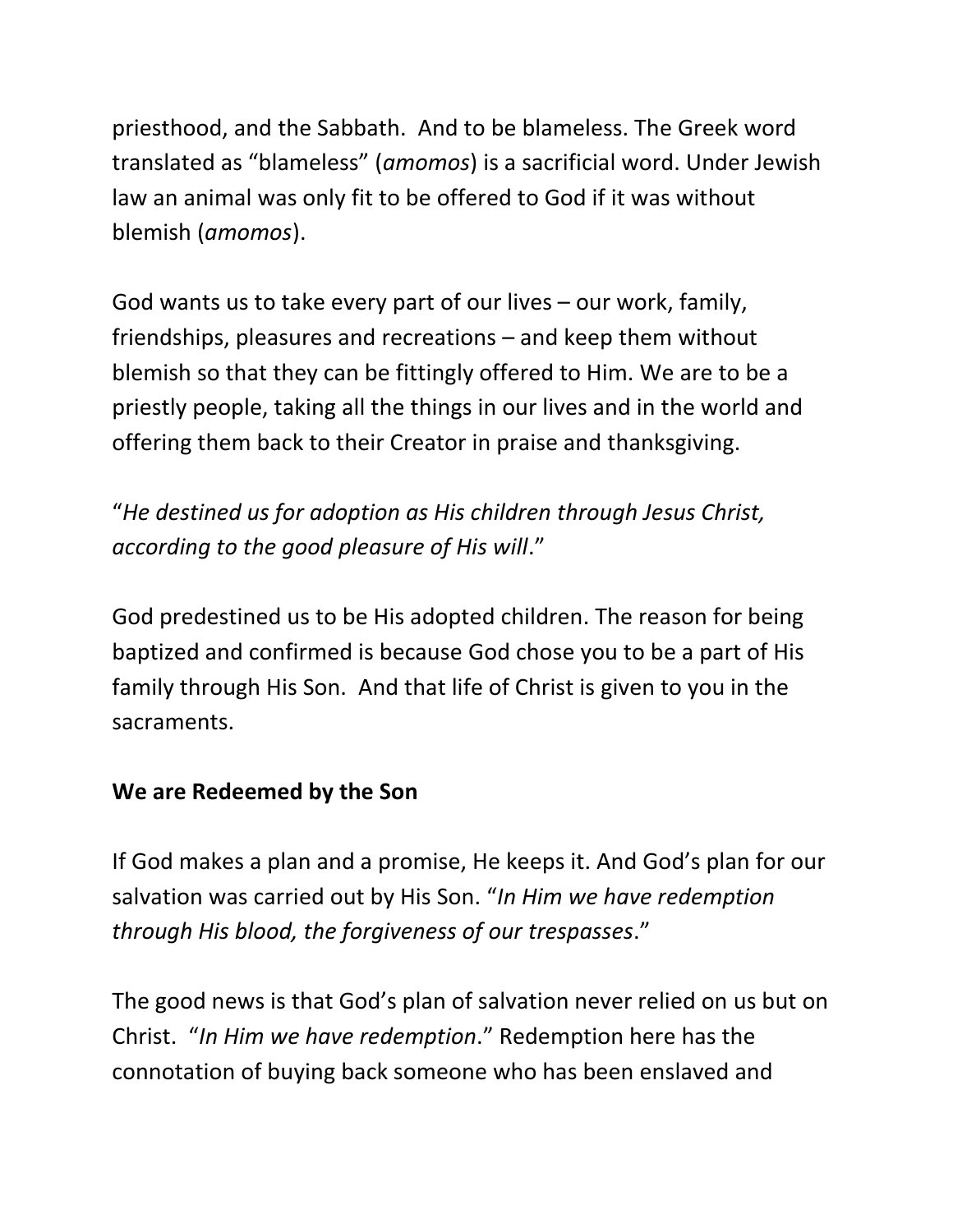setting him or her free. We were slaves to sin and unable to free ourselves. But God paid the price by sending His Son to die for us. Christ redeemed us. So, we have forgiveness of our sins.

And "*with all wisdom and insight God has made known to us the mystery of His will*…*that He set forth in Christ.*" Wisdom into the things of God once hidden but now revealed in Christ; insight into applying God's will to our daily lives.

For God intends everything He created, everything He has entrusted to us, to be used in accordance with His plan. Because in the end, in "*the fullness of time*," God intends "*to gather up all things in Christ, things in heaven and things on earth.*"

Saint Paul tells us that "*in Christ we have also obtained an inheritance*." An inheritance that is ours because we have been made sons and daughters of God. But it is the very nature of an inheritance that we do not yet fully possess it. We have it in pledge.

So, while presently we are subject to suffering, confusion, and sin, yet we have "*set our hope on Christ*." Hope is a supernatural virtue that assures us that Christ will fulfill all His promises if we but trust and remain faithful to Him.

## **We are Sealed with the Holy Spirit**

"*In [Christ] you also, when you had heard the word of truth, the Gospel of your salvation, and had believed in Him, were marked with the seal*